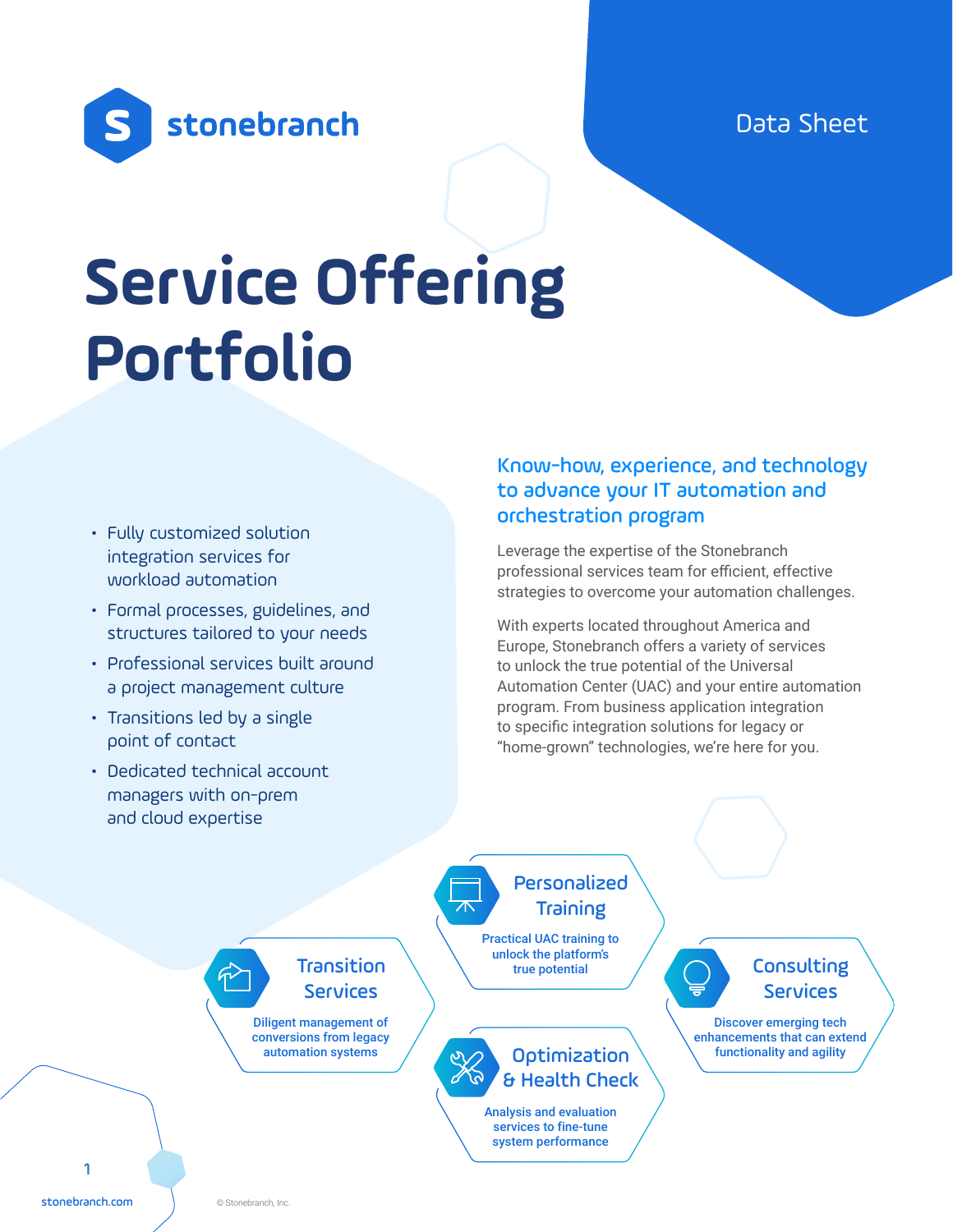

# Stonebranch Transition Services



Using a personalized, process-driven approach, Stonebranch experts can transition any third-party scheduler or tool to the UAC. For platform-to-platform conversions, Stonebranch follows a seven-stage methodology:

#### 1. Data Discovery & Analysis

The data discovery and analysis step focuses on resource gathering and data design. Stonebranch enables data-driven decision making by performing benchmarks, assessments, and analyses across multiple solution areas, including cloud automation, data pipeline orchestration, DevOps automation, and SAP workload automation.

#### 2. Initiation & Set-Up

Initiation and set-up puts the implementation into motion. This phase establishes the solution infrastructure, project plan, and communications plan. Your transition manager will lead a kick-off meeting to ensure that everyone involved is working to the same goals.

#### 3. Training

Stonebranch's expert-led training is available to admins and end-users alike. These sessions offer practical UAC instruction to familiarize your team with the software and get the most out of go-live.

#### 4. Workload Transition

Using the Stonebranch Xpress Conversion Tool (XCT), this step automatically converts your existing configurations to your UAC development environment.When exceptions occur, the transition team steps in to handle them.

#### 5. Workload Validation

During workload validation, the UAC undergoes user acceptance testing (UAT) to ensure that it performs as expected and is ready for the real world. Any remaining bugs are resolved and re-validated, and sign-off is required before moving forward to the next step.

#### 6. Go-Live & Cut-Over

During go-live, UAC is promoted to the live production environment and made available to the admins and end-users on your team. Stonebranch then provides support for cut-over and legacy system shutdown.

#### 7. Optimization

Following your successful implementation, Stonebranch conducts periodic health checks. Based on these evaluations, your technical account manager may recommend improvements or preventive maintenance solutions to optimize your system.